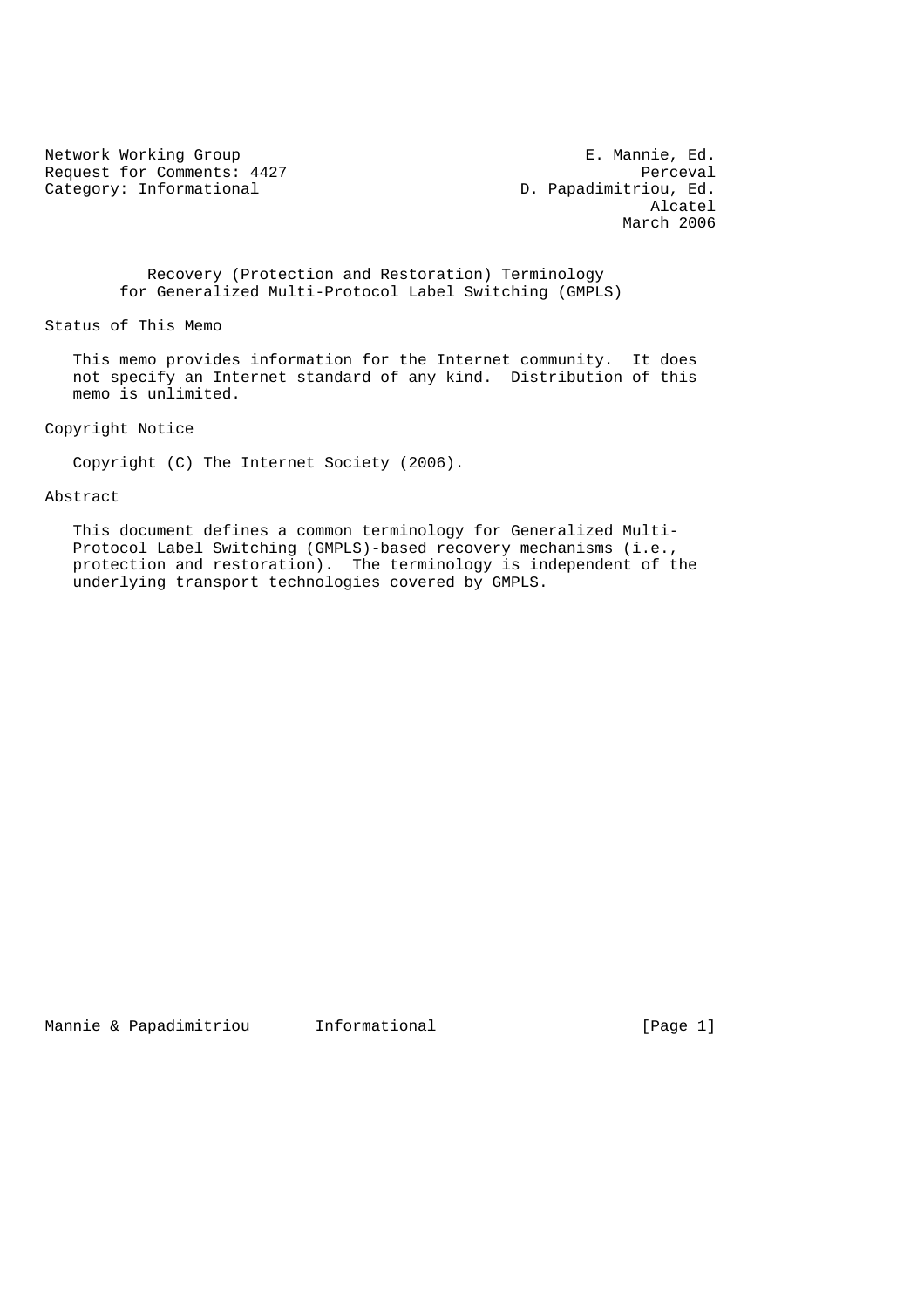Table of Contents

| 4. Recovery Terminology Common to Protection and Restoration 5   |
|------------------------------------------------------------------|
|                                                                  |
|                                                                  |
|                                                                  |
|                                                                  |
|                                                                  |
|                                                                  |
|                                                                  |
|                                                                  |
|                                                                  |
|                                                                  |
|                                                                  |
|                                                                  |
|                                                                  |
|                                                                  |
| 4.14. Unidirectional versus Bi-Directional Recovery Switching 13 |
| 4.15. Full versus Partial Span Recovery Switching 14             |
| 4.16. Recovery Schemes Related Time and Durations 14             |
|                                                                  |
|                                                                  |
| 4.19. Hitless Protection Switch-over 15                          |
|                                                                  |
|                                                                  |
|                                                                  |
|                                                                  |
| 5.1. Entities Involved During Recovery 17                        |
|                                                                  |
|                                                                  |
|                                                                  |
| 6.3. M:N (M, N > 1, N >= M) Protection 18                        |
|                                                                  |
|                                                                  |
| 7.1. Pre-Planned LSP Restoration 19                              |
| 7.1.1. Shared-Mesh Restoration 19                                |
|                                                                  |
|                                                                  |
|                                                                  |
|                                                                  |
|                                                                  |
|                                                                  |
|                                                                  |
|                                                                  |
|                                                                  |

Mannie & Papadimitriou informational informational [Page 2]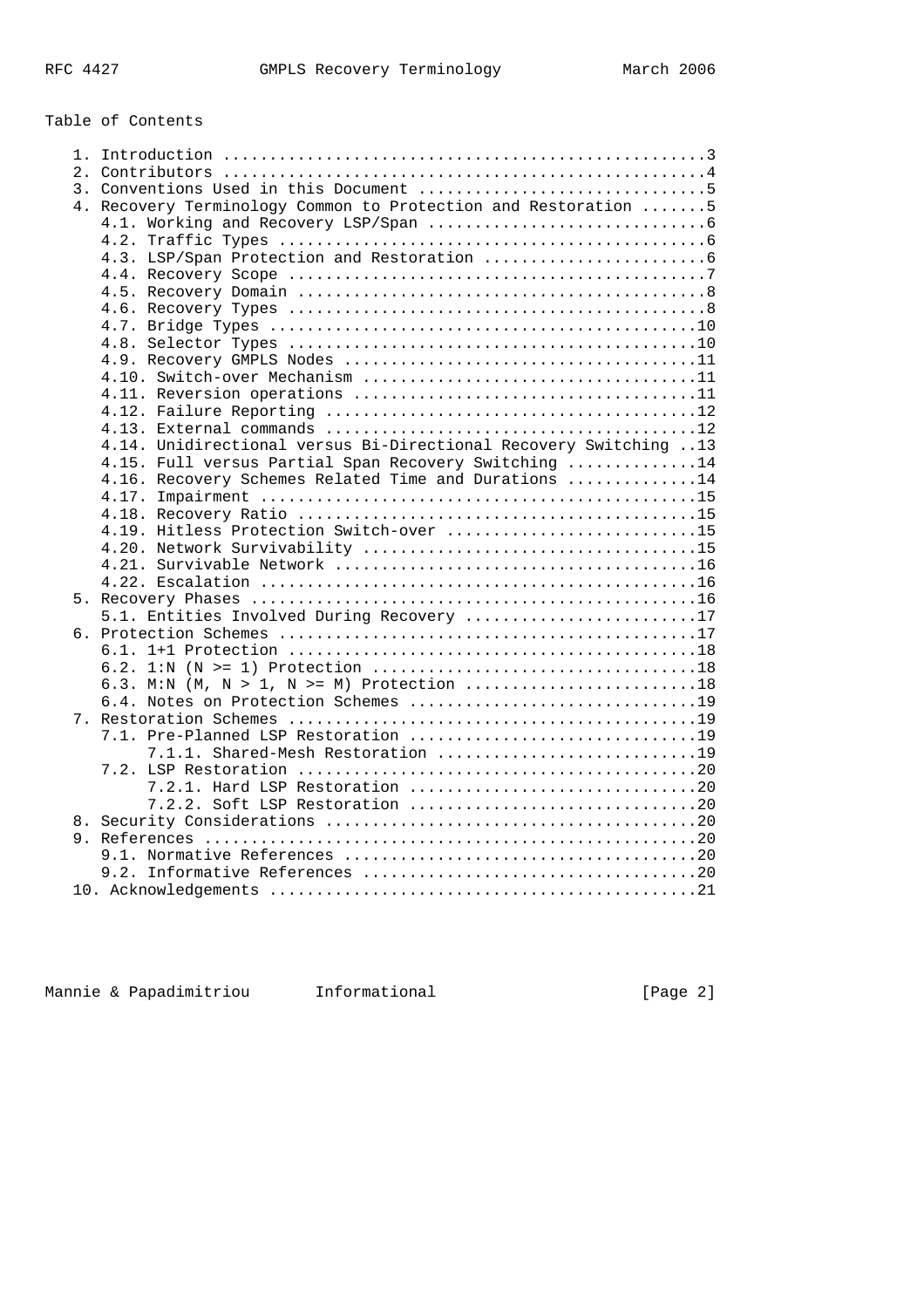## 1. Introduction

 This document defines a common terminology for Generalized Multi- Protocol Label Switching (GMPLS)-based recovery mechanisms (i.e., protection and restoration).

 The terminology proposed in this document is independent of the underlying transport technologies and borrows from the G.808.1 ITU-T Recommendation [G.808.1] and from the G.841 ITU-T Recommendation [G.841]. The restoration terminology and concepts have been gathered from numerous sources including IETF documents.

 In the context of this document, the term "recovery" denotes both protection and restoration. The specific terms "protection" and "restoration" will only be used when differentiation is required.

 This document focuses on the terminology for the recovery of Label Switched Paths (LSPs) controlled by a GMPLS control plane. The proposed terminology applies to end-to-end, segment, and span (i.e., link) recovery. Note that the terminology for recovery of the control plane itself is not in the scope of this document.

 Protection and restoration of switched LSPs under tight time constraints is a challenging problem. This is particularly relevant to optical networks that consist of Time Division Multiplex (TDM) and/or all-optical (photonic) cross-connects referred to as GMPLS nodes (or simply nodes, or even sometimes "Label Switching Routers, or LSRs") connected in a general topology [RFC3945].

 Recovery typically involves the activation of a recovery (or alternate) LSP when a failure is encountered in the working LSP.

 A working or recovery LSP is characterized by an ingress interface, an egress interface, and a set of intermediate nodes and spans through which the LSP is routed. The working and recovery LSPs are typically resource disjoint (e.g., node and/or span disjoint). This ensures that a single failure will not affect both the working and recovery LSPs.

 A bi-directional span between neighboring nodes is usually realized as a pair of unidirectional spans. Therefore, the end-to-end path for a bi-directional LSP consists of a series of bi-directional segments (i.e., Sub-Network Connections, or SNCs, in the ITU-T terminology) between the source and destination nodes, traversing intermediate nodes.

Mannie & Papadimitriou informational informational [Page 3]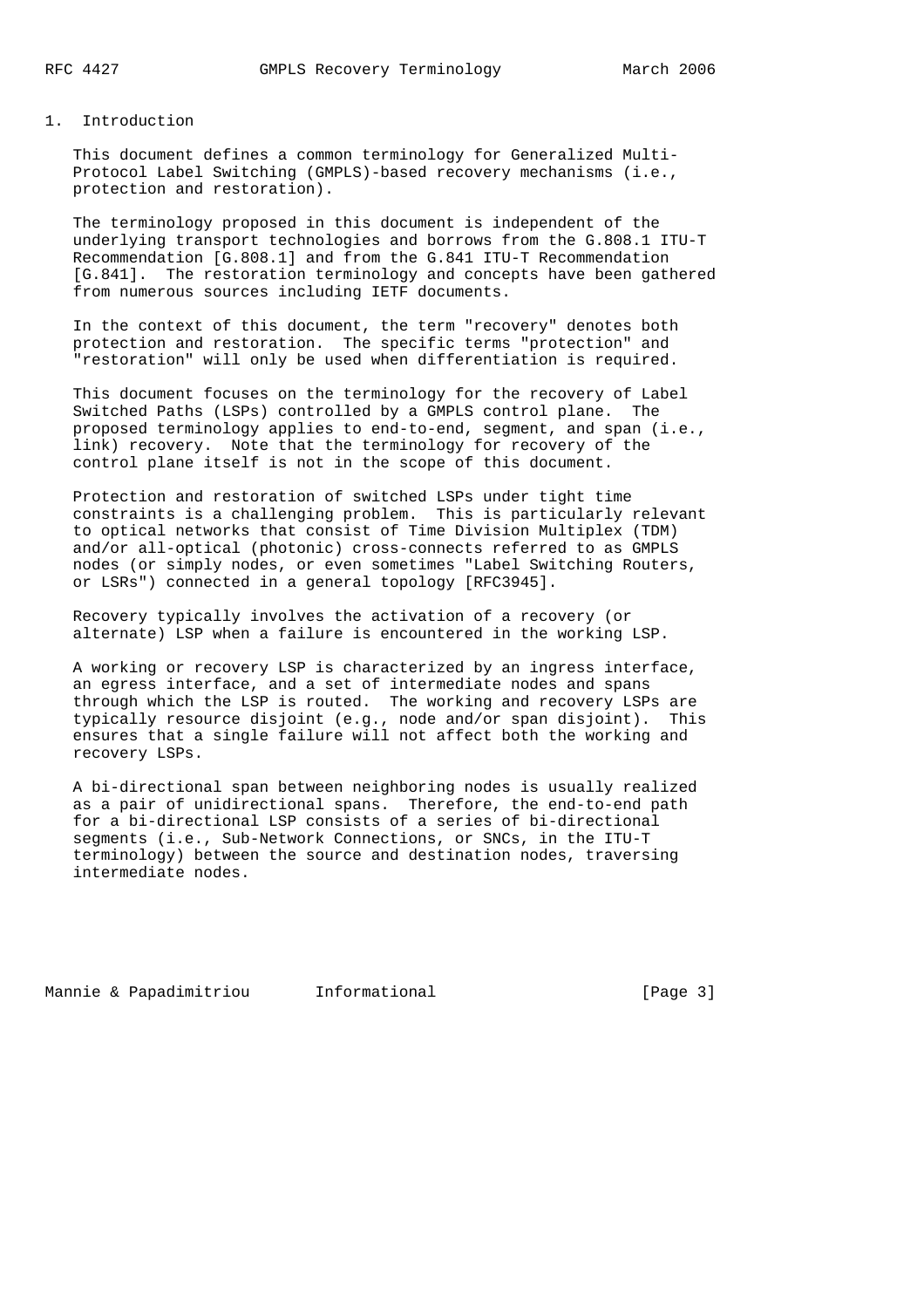# 2. Contributors

 This document is the result of a joint effort by the CCAMP Working Group Protection and Restoration design team. The following are the authors that contributed to the present document:

 Deborah Brungard (AT&T) Rm. D1-3C22 - 200 S. Laurel Ave. Middletown, NJ 07748, USA

EMail: dbrungard@att.com

Sudheer Dharanikota

EMail: sudheer@ieee.org

 Jonathan P. Lang (Sonos) 506 Chapala Street Santa Barbara, CA 93101, USA

EMail: jplang@ieee.org

 Guangzhi Li (AT&T) 180 Park Avenue, Florham Park, NJ 07932, USA

EMail: gli@research.att.com

 Eric Mannie Perceval Rue Tenbosch, 9 1000 Brussels Belgium

 Phone: +32-2-6409194 EMail: eric.mannie@perceval.net

```
 Dimitri Papadimitriou (Alcatel)
Francis Wellesplein, 1
B-2018 Antwerpen, Belgium
```

```
 EMail: dimitri.papadimitriou@alcatel.be
```
Mannie & Papadimitriou informational information [Page 4]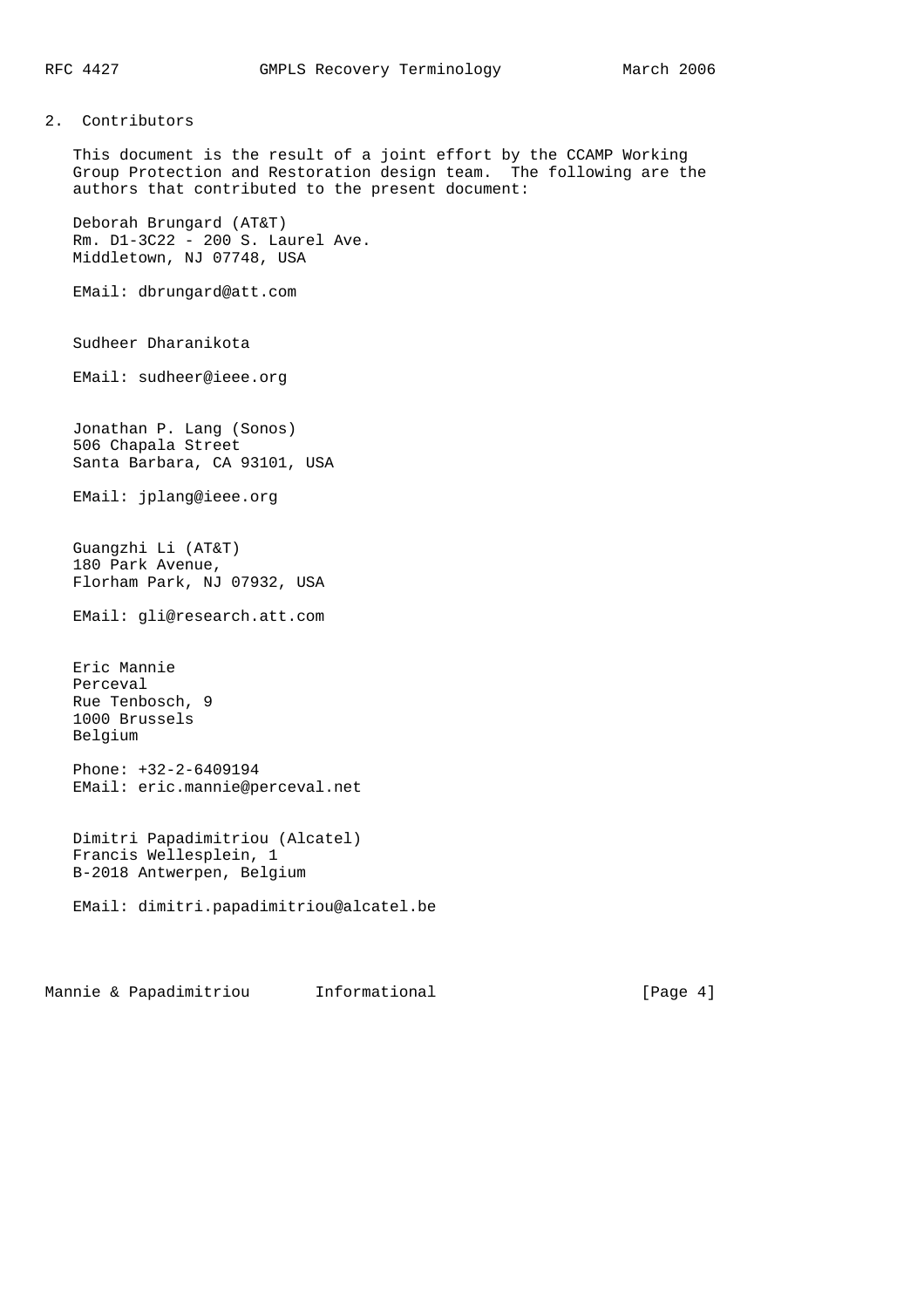Bala Rajagopalan Microsoft India Development Center Hyderabad, India

EMail: balar@microsoft.com

 Yakov Rekhter (Juniper) 1194 N. Mathilda Avenue Sunnyvale, CA 94089, USA

EMail: yakov@juniper.net

3. Conventions Used in this Document

 The key words "MUST", "MUST NOT", "REQUIRED", "SHALL", "SHALL NOT", "SHOULD", "SHOULD NOT", "RECOMMENDED", "MAY", and "OPTIONAL" in this document are to be interpreted as described in [RFC2119].

4. Recovery Terminology Common to Protection and Restoration

 This section defines the following general terms common to both protection and restoration (i.e., recovery). In addition, most of these terms apply to end-to-end, segment, and span LSP recovery. Note that span recovery does not protect the nodes at each end of the span, otherwise end-to-end or segment LSP recovery should be used.

 The terminology and the definitions were originally taken from [G.808.1]. However, for generalization, the following language, which is not directly related to recovery, has been adapted to GMPLS and the common IETF terminology:

 An LSP is used as a generic term to designate either an SNC (Sub- Network Connection) or an NC (Network Connection) in ITU-T terminology. The ITU-T uses the term transport entity to designate either a link, an SNC, or an NC. The term "Traffic" is used instead of "Traffic Signal". The term protection or restoration "scheme" is used instead of protection or restoration "architecture".

 The reader is invited to read [G.841] and [G.808.1] for references to SDH protection and Generic Protection Switching terminology, respectively. Note that restoration is not in the scope of [G.808.1].

Mannie & Papadimitriou Informational (Page 5)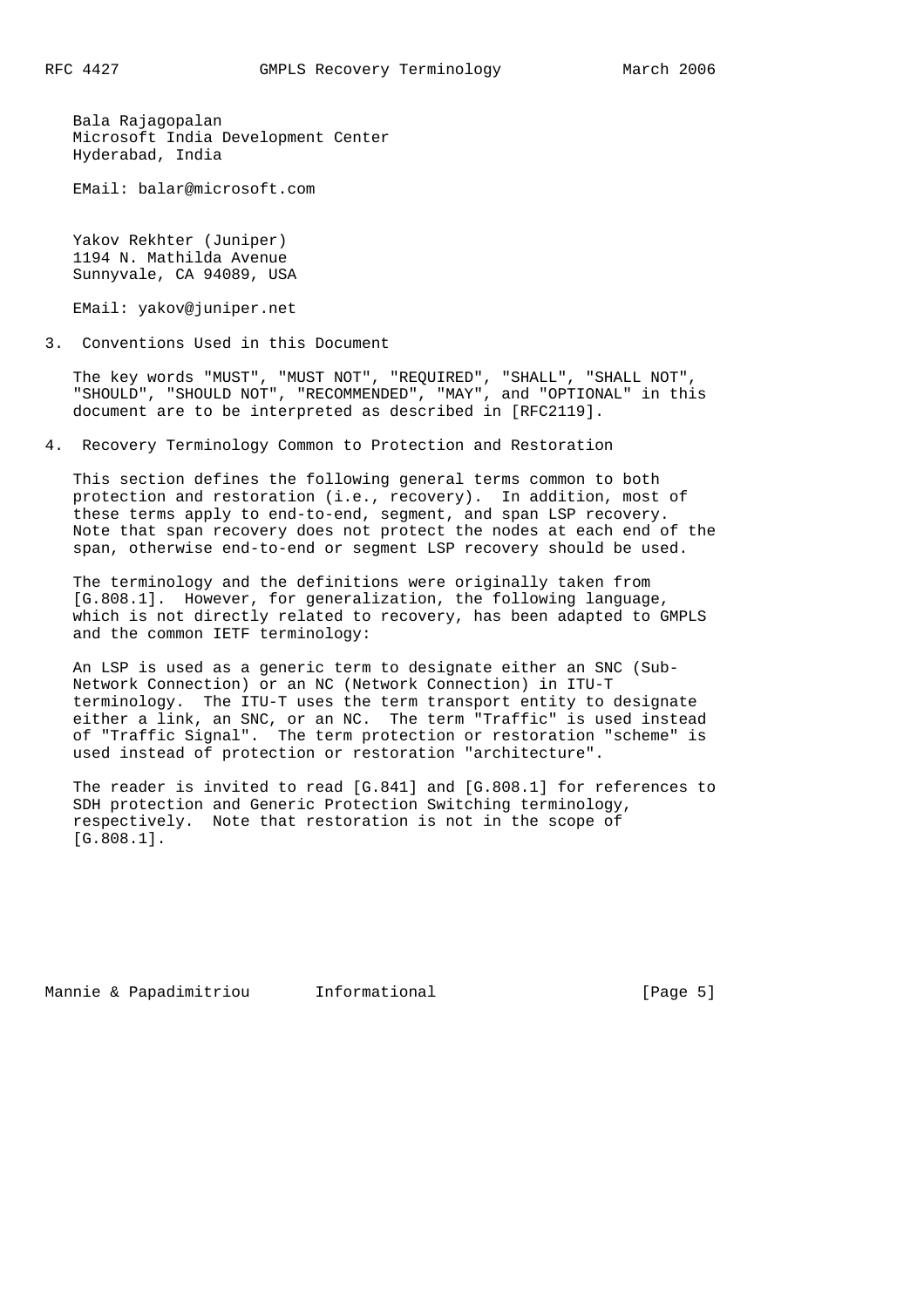# 4.1. Working and Recovery LSP/Span

 A working LSP/span is an LSP/span transporting "normal" user traffic. A recovery LSP/span is an LSP/span used to transport "normal" user traffic when the working LSP/span fails. Additionally, the recovery LSP/span may transport "extra" user traffic (i.e., pre-emptable traffic) when normal traffic is carried over the working LSP/span.

## 4.2. Traffic Types

 The different types of traffic that can be transported over an LSP/span, in the context of this document, are defined hereafter:

A. Normal traffic:

 User traffic that may be protected by two alternative LSPs/spans (the working and recovery LSPs/spans).

B. Extra traffic:

 User traffic carried over recovery resources (e.g., a recovery LSP/span) when these resources are not being used for the recovery of normal traffic (i.e., when the recovery resources are in standby mode). When the recovery resources are required to recover normal traffic from the failed working LSP/span, the extra traffic is pre empted. Extra traffic is not protected by definition, but may be restored. Moreover, extra traffic does not need to commence or be terminated at the ends of the LSPs/spans that it uses.

C. Null traffic:

 Traffic carried over the recovery LSP/span if it is not used to carry normal or extra traffic. Null traffic can be any kind of traffic that conforms to the signal structure of the specific layer, and it is ignored (not selected) at the egress of the recovery LSP/span.

#### 4.3. LSP/Span Protection and Restoration

 The following subtle distinction is generally made between the terms "protection" and "restoration", even though these terms are often used interchangeably [RFC3386].

 The distinction between protection and restoration is made based on the resource allocation done during the recovery LSP/span establishment. The distinction between different types of restoration is made based on the level of route computation, signaling, and resource allocation during the restoration LSP/span establishment.

Mannie & Papadimitriou informational (Page 6)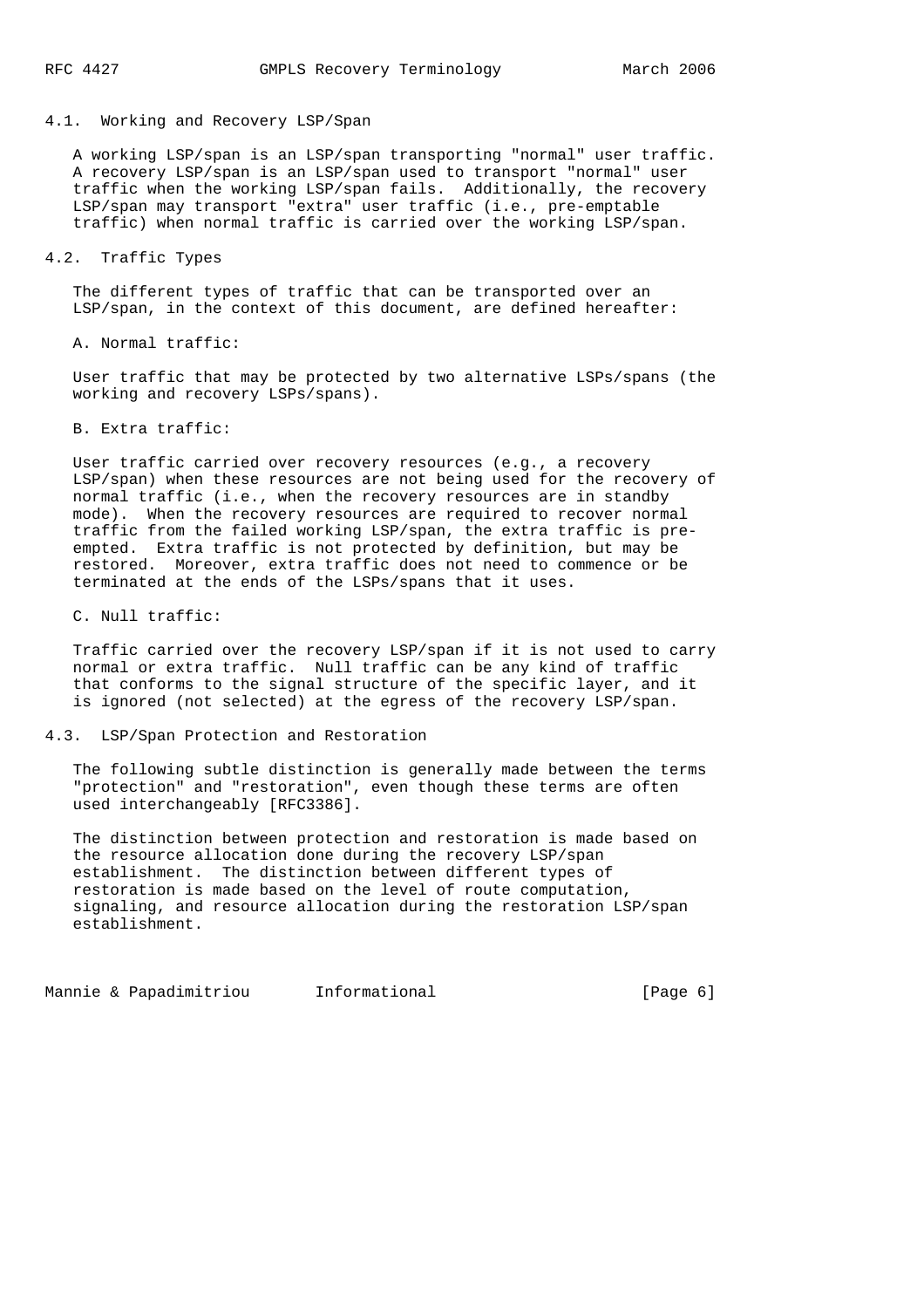### A. LSP/Span Protection

 LSP/span protection denotes the paradigm whereby one or more dedicated protection LSP(s)/span(s) is/are fully established to protect one or more working LSP(s)/span(s).

 For a protection LSP, this implies that route computation took place, that the LSP was fully signaled all the way, and that its resources were fully selected (i.e., allocated) and cross-connected between the ingress and egress nodes.

 For a protection span, this implies that the span has been selected and reserved for protection.

 Indeed, it means that no signaling takes place to establish the protection LSP/span when a failure occurs. However, various other kinds of signaling may take place between the ingress and egress nodes for fault notification, to synchronize their use of the protection LSP/span, for reversion, etc.

#### B. LSP/Span Restoration

 LSP/span restoration denotes the paradigm whereby some restoration resources may be pre-computed, signaled, and selected a priori, but not cross-connected to restore a working LSP/span. The complete establishment of the restoration LSP/span occurs only after a failure of the working LSP/span, and requires some additional signaling.

 Both protection and restoration require signaling. Signaling to establish the recovery resources and signaling associated with the use of the recovery LSP(s)/span(s) are needed.

# 4.4. Recovery Scope

 Recovery can be applied at various levels throughout the network. An LSP may be subject to local (span), segment, and/or end-to-end recovery.

 Local (span) recovery refers to the recovery of an LSP over a link between two nodes.

 End-to-end recovery refers to the recovery of an entire LSP from its source (ingress node end-point) to its destination (egress node end point).

 Segment recovery refers to the recovery over a portion of the network of a segment LSP (i.e., an SNC in the ITU-T terminology) of an end to-end LSP. Such recovery protects against span and/or node failure

Mannie & Papadimitriou informational informational [Page 7]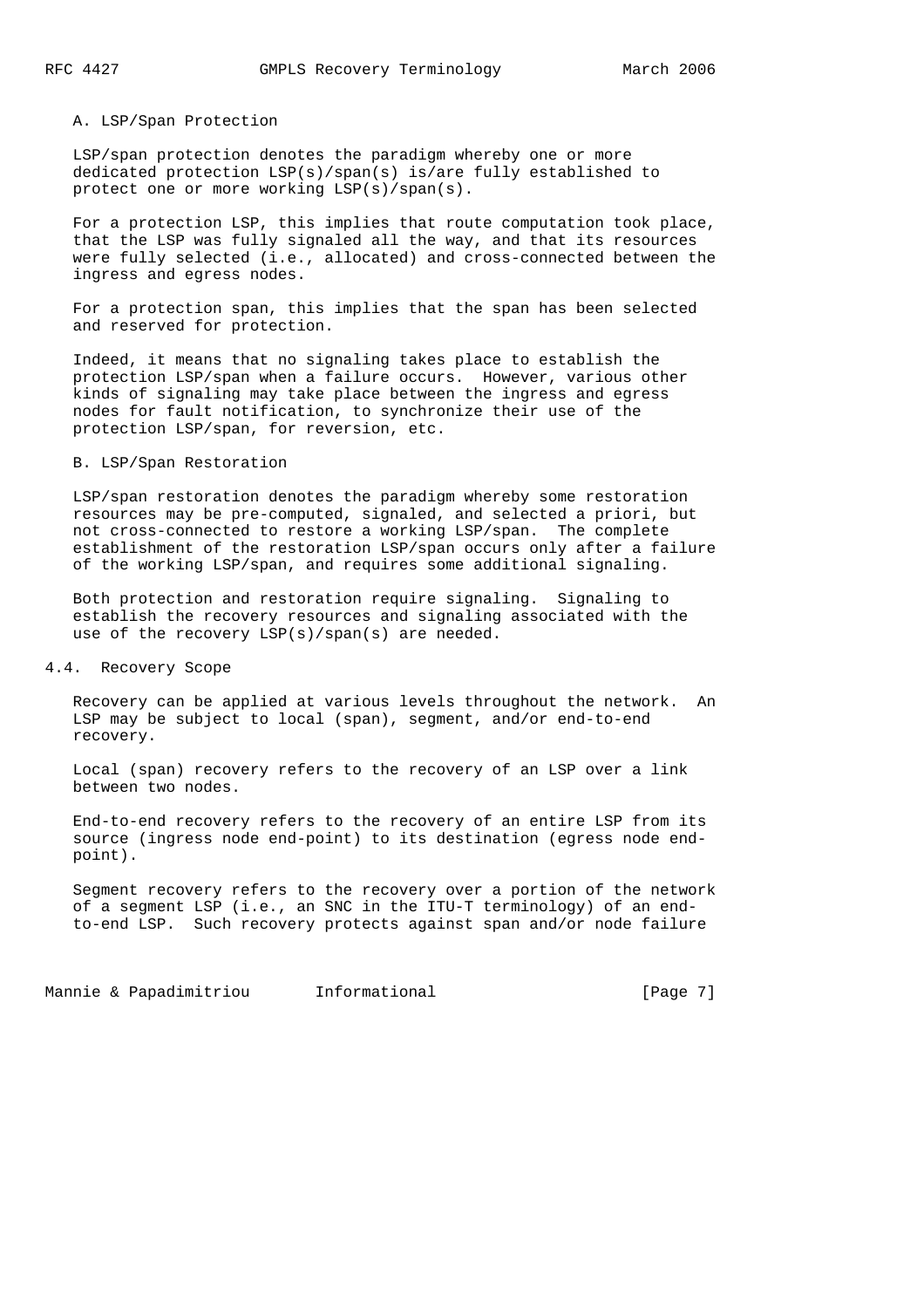over a particular portion of the network that is traversed by an end-to-end LSP.

# 4.5. Recovery Domain

 A recovery domain is defined as a set of nodes and spans, over which one or more recovery schemes are provided. A recovery domain served by one single recovery scheme is referred to as a "single recovery domain", while a recovery domain served by multiple recovery schemes is referred to as a "multi recovery domain".

 The recovery operation is contained within the recovery domain. A GMPLS recovery domain must be entirely contained within a GMPLS domain. A GMPLS domain (defined as a set of nodes and spans controlled by GMPLS) may contain multiple recovery domains.

### 4.6. Recovery Types

 The different recovery types can be classified depending on the number of recovery LSPs/spans that are protecting a given number of working LSPs/spans. The definitions given hereafter are from the point of view of a working LSP/span that needs to be protected by a recovery scheme.

### A. 1+1 type: dedicated protection

 One dedicated protection LSP/span protects exactly one working LSP/span, and the normal traffic is permanently duplicated at the ingress node on both the working and protection LSPs/spans. No extra traffic can be carried over the protection LSP/span.

 This type is applicable to LSP/span protection, but not to LSP/span restoration.

# B. 0:1 type: unprotected

 No specific recovery LSP/span protects the working LSP/span. However, the working LSP/span can potentially be restored through any alternate available route/span, with or without any pre-computed restoration route. Note that no resources are pre-established for this recovery type.

 This type is applicable to LSP/span restoration, but not to LSP/span protection. Span restoration can be achieved, for instance, by moving all the LSPs transported over a failed span to a dynamically selected span.

Mannie & Papadimitriou informational informational [Page 8]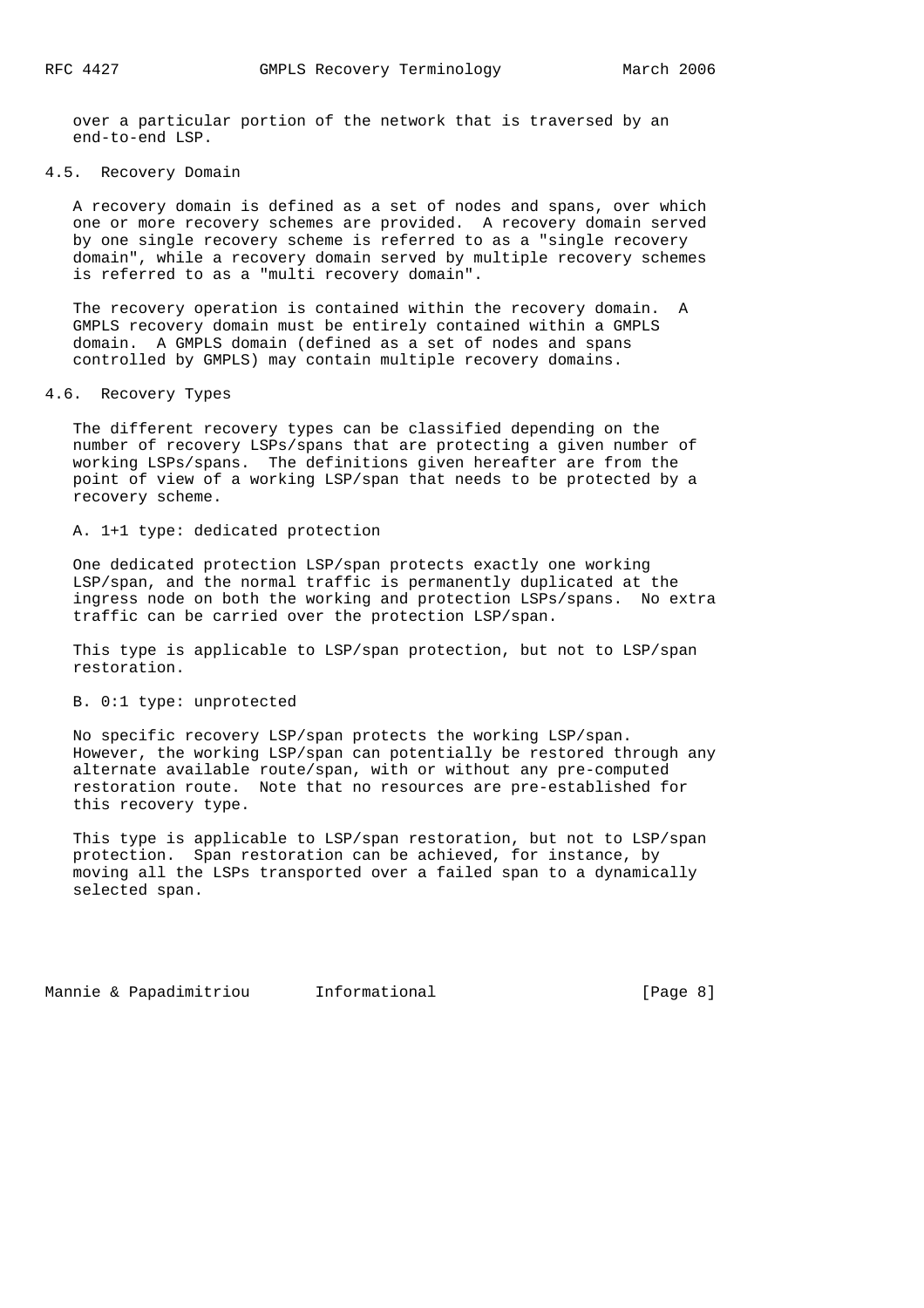C. 1:1 type: dedicated recovery with extra traffic

 One specific recovery LSP/span protects exactly one specific working LSP/span, but the normal traffic is transmitted over only one LSP (working or recovery) at a time. Extra traffic can be transported using the recovery LSP/span resources.

 This type is applicable to LSP/span protection and LSP restoration, but not to span restoration.

D. 1:N (N > 1) type: shared recovery with extra traffic

 A specific recovery LSP/span is dedicated to the protection of up to N working LSPs/spans. The set of working LSPs/spans is explicitly identified. Extra traffic can be transported over the recovery LSP/span. All these LSPs/spans must start and end at the same nodes.

 Sometimes, the working LSPs/spans are assumed to be resource disjoint in the network so that they do not share any failure probability, but this is not mandatory. Obviously, if more than one working LSP/span in the set of N are affected by some failure(s) at the same time, the traffic on only one of these failed LSPs/spans may be recovered over the recovery LSP/span. Note that N can be arbitrarily large (i.e., infinite). The choice of N is a policy decision.

 This type is applicable to LSP/span protection and LSP restoration, but not to span restoration.

 Note: a shared recovery where each recovery resource can be shared by a maximum of X LSPs/spans is not defined as a recovery type but as a recovery scheme. The choice of X is a network resource management policy decision.

E. M:N  $(M, N > 1, N > M)$  type:

 A set of M specific recovery LSPs/spans protects a set of up to N specific working LSPs/spans. The two sets are explicitly identified. Extra traffic can be transported over the M recovery LSPs/spans when available. All the LSPs/spans must start and end at the same nodes.

 Sometimes, the working LSPs/spans are assumed to be resource disjoint in the network so that they do not share any failure probability, but this is not mandatory. Obviously, if several working LSPs/spans in the set of N are concurrently affected by some failure(s), the traffic on only M of these failed LSPs/spans may be recovered. Note that N can be arbitrarily large (i.e., infinite). The choice of N and M is a policy decision.

Mannie & Papadimitriou informational informational [Page 9]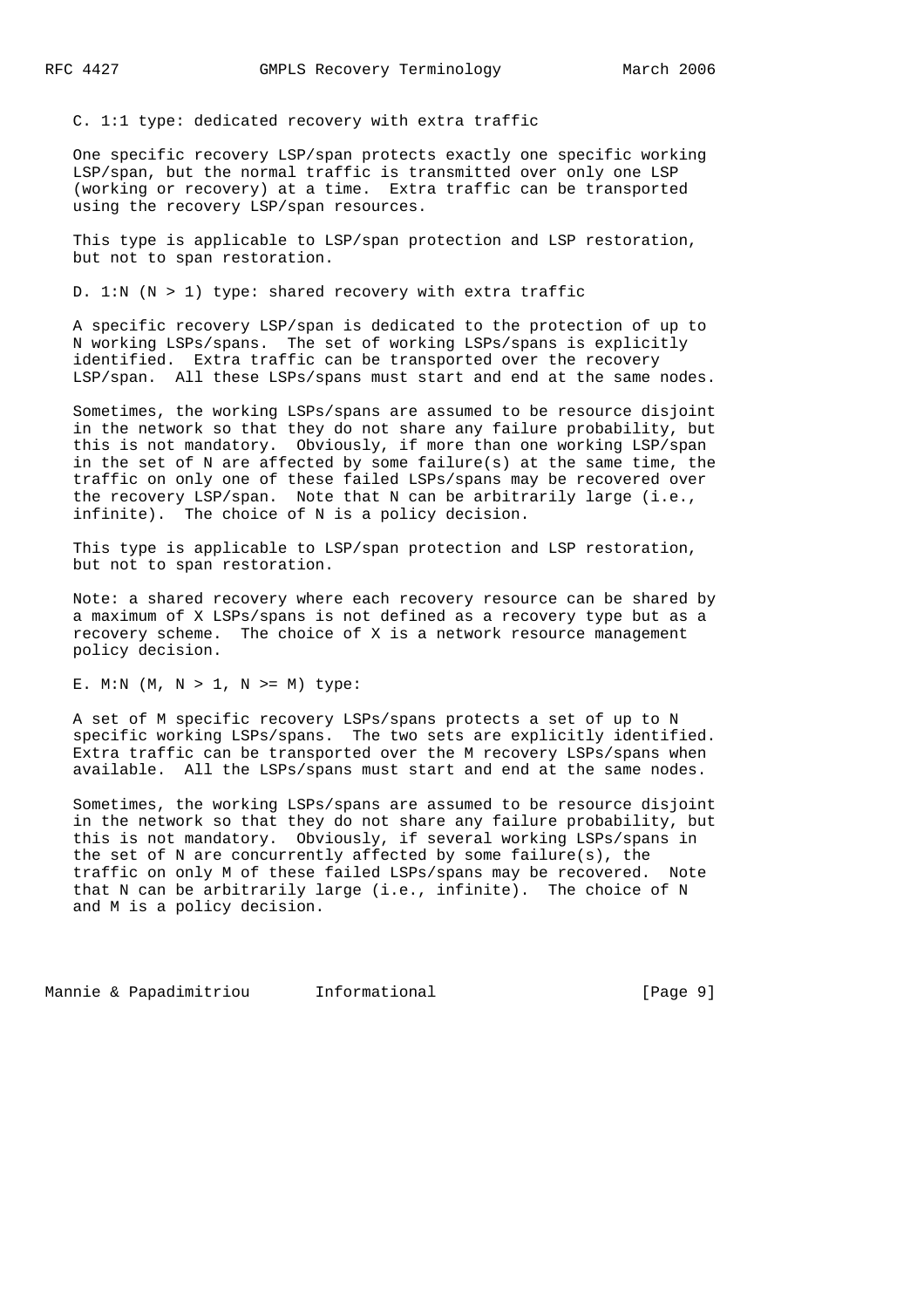This type is applicable to LSP/span protection and LSP restoration, but not to span restoration.

4.7. Bridge Types

 A bridge is the function that connects the normal traffic and extra traffic to the working and recovery LSP/span.

A. Permanent bridge

 Under a 1+1 type, the bridge connects the normal traffic to both the working and protection LSPs/spans. This type of bridge is not applicable to restoration types. There is, of course, no extra traffic connected to the recovery LSP/span.

B. Broadcast bridge

 For 1:N and M:N types, the bridge permanently connects the normal traffic to the working LSP/span. In the event of recovery switching, the normal traffic is additionally connected to the recovery LSP/span. Extra traffic is either not connected or connected to the recovery LSP/span.

C. Selector bridge

 For 1:N and M:N types, the bridge connects the normal traffic to either the working or the recovery LSP/span. Extra traffic is either not connected or connected to the recovery LSP/span.

4.8. Selector Types

 A selector is the function that extracts the normal traffic from either the working or the recovery LSP/span. Extra traffic is either extracted from the recovery LSP/span, or is not extracted.

A. Selective selector

 Is a selector that extracts the normal traffic from either the working LSP/span output or the recovery LSP/span output.

B. Merging selector

 For 1:N and M:N protection types, the selector permanently extracts the normal traffic from both the working and recovery LSP/span

 outputs. This alternative works only in combination with a selector bridge.

Mannie & Papadimitriou informational [Page 10]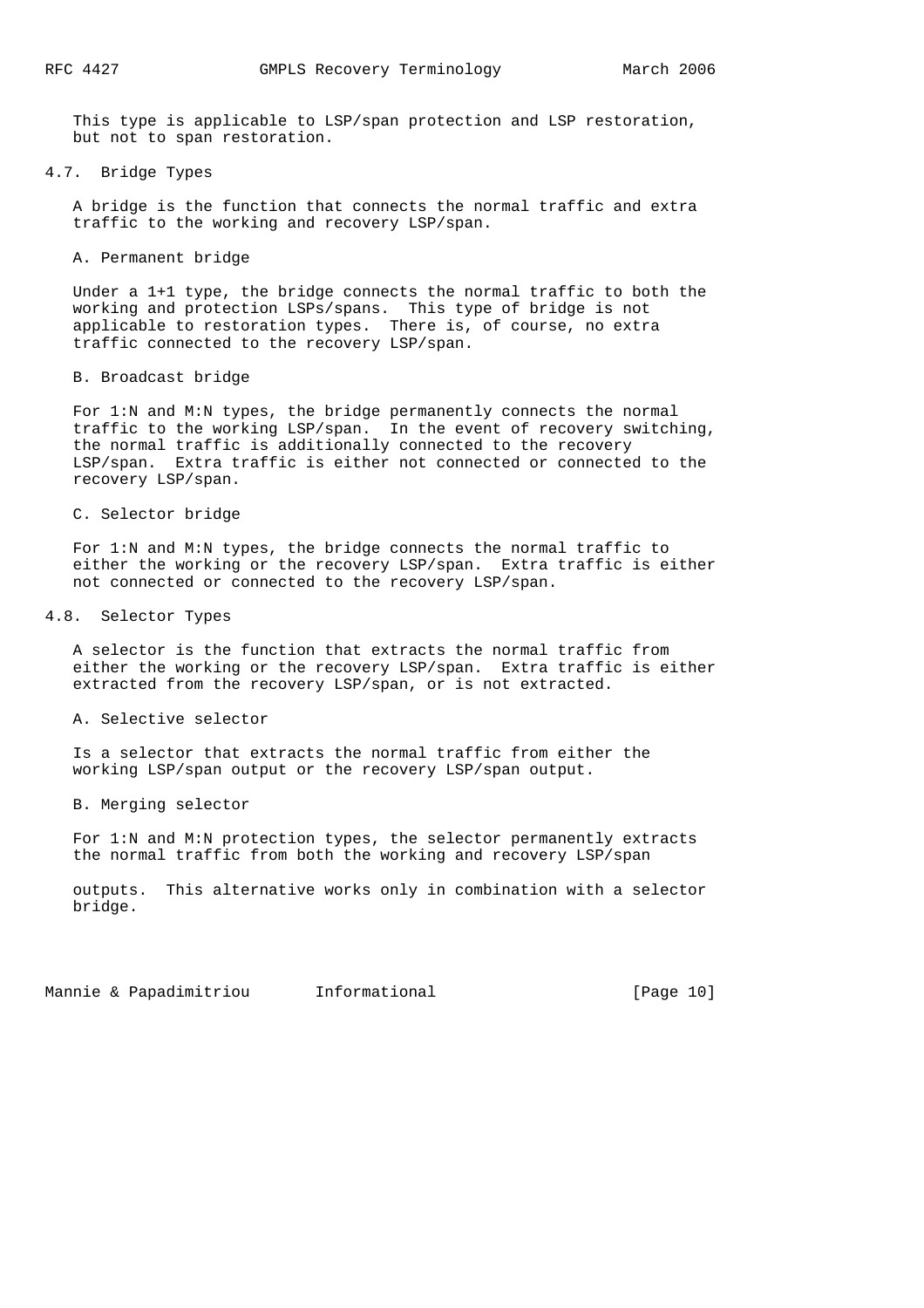## 4.9. Recovery GMPLS Nodes

This section defines the GMPLS nodes involved during recovery.

A. Ingress GMPLS node of an end-to-end LSP/segment LSP/span

 The ingress node of an end-to-end LSP/segment LSP/span is where the normal traffic may be bridged to the recovery end-to-end LSP/segment LSP/span. Also known as source node in the ITU-T terminology.

B. Egress GMPLS node of an end-to-end LSP/segment LSP/span

 The egress node of an end-to-end LSP/segment LSP/span is where the normal traffic may be selected from either the working or the recovery end-to-end LSP/segment LSP/span. Also known as sink node in the ITU-T terminology.

C. Intermediate GMPLS node of an end-to-end LSP/segment LSP

 A node along either the working or recovery end-to-end LSP/segment LSP route between the corresponding ingress and egress nodes. Also known as intermediate node in the ITU-T terminology.

## 4.10. Switch-over Mechanism

 A switch-over is an action that can be performed at both the bridge and the selector. This action is as follows:

A. For the selector:

 The action of selecting normal traffic from the recovery LSP/span rather than from the working LSP/span.

B. For the bridge:

 In case of permanent connection to the working LSP/span, the action of connecting or disconnecting the normal traffic to or from the recovery LSP/span. In case of non-permanent connection to the working LSP/span, the action of connecting the normal traffic to the recovery LSP/span.

## 4.11. Reversion operations

 A revertive recovery operation refers to a recovery switching operation, where the traffic returns to (or remains on) the working LSP/span when the switch-over requests are terminated (i.e., when the working LSP/span has recovered from the failure).

Mannie & Papadimitriou informational informational [Page 11]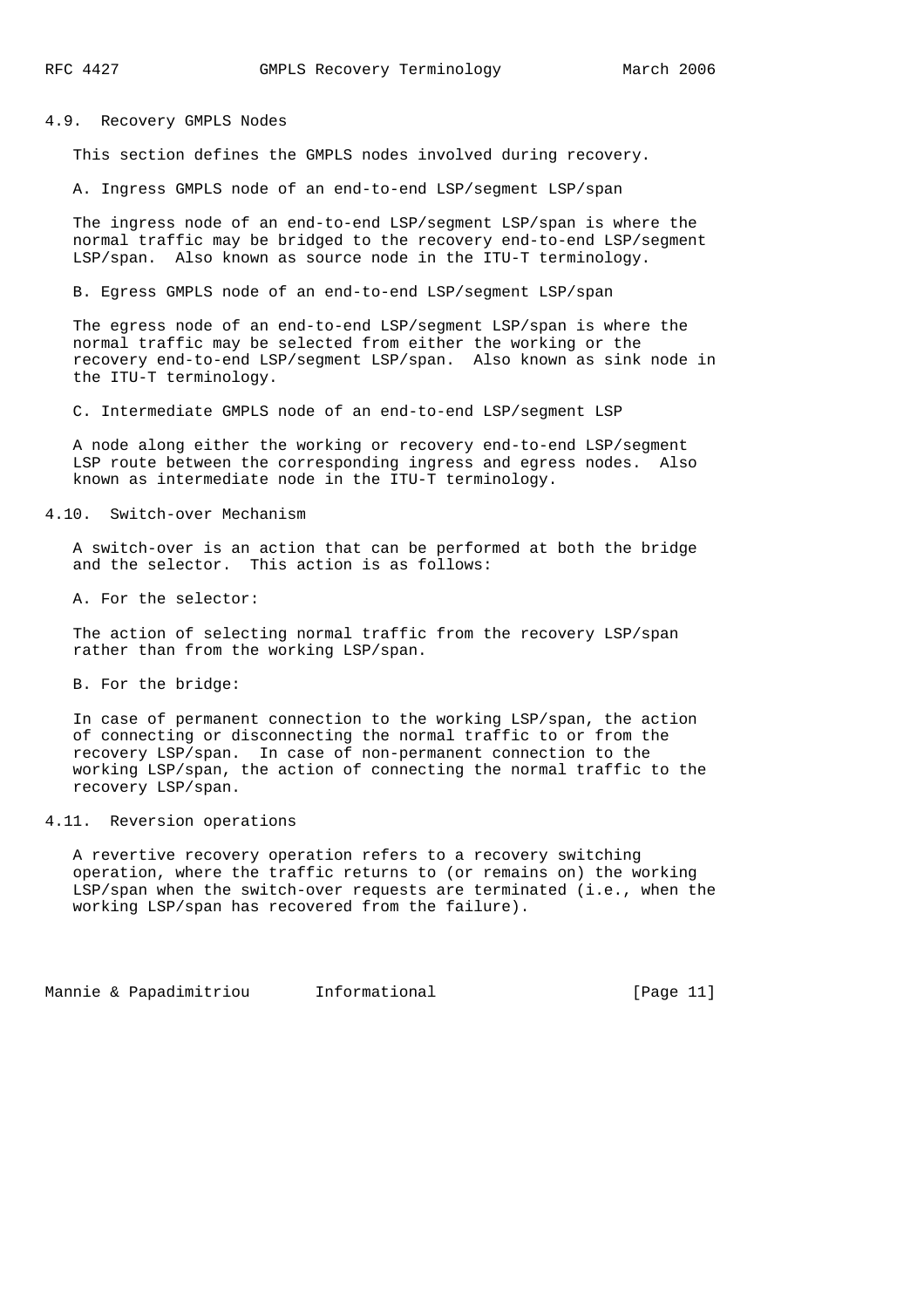Therefore, a non-revertive recovery switching operation is when the traffic does not return to the working LSP/span when the switch-over requests are terminated.

## 4.12. Failure Reporting

 This section gives (for information) several signal types commonly used in transport planes to report a failure condition. Note that fault reporting may require additional signaling mechanisms.

 A. Signal Degrade (SD): a signal indicating that the associated data has degraded.

 B. Signal Fail (SF): a signal indicating that the associated data has failed.

 C. Signal Degrade Group (SDG): a signal indicating that the associated group data has degraded.

 D. Signal Fail Group (SFG): a signal indicating that the associated group has failed.

Note: SDG and SFG definitions are under discussion at the ITU-T.

4.13. External commands

 This section defines several external commands, typically issued by an operator through the Network Management System (NMS)/Element Management System (EMS), that can be used to influence or command the recovery schemes.

A. Lockout of recovery LSP/span:

 A configuration action, initiated externally, that results in the recovery LSP/span being temporarily unavailable to transport traffic (either normal or extra traffic).

B. Lockout of normal traffic:

 A configuration action, initiated externally, that results in the normal traffic being temporarily not allowed to be routed over its recovery LSP/span. Note that in this case extra-traffic is still allowed on the recovery LSP/span.

Mannie & Papadimitriou informational informational [Page 12]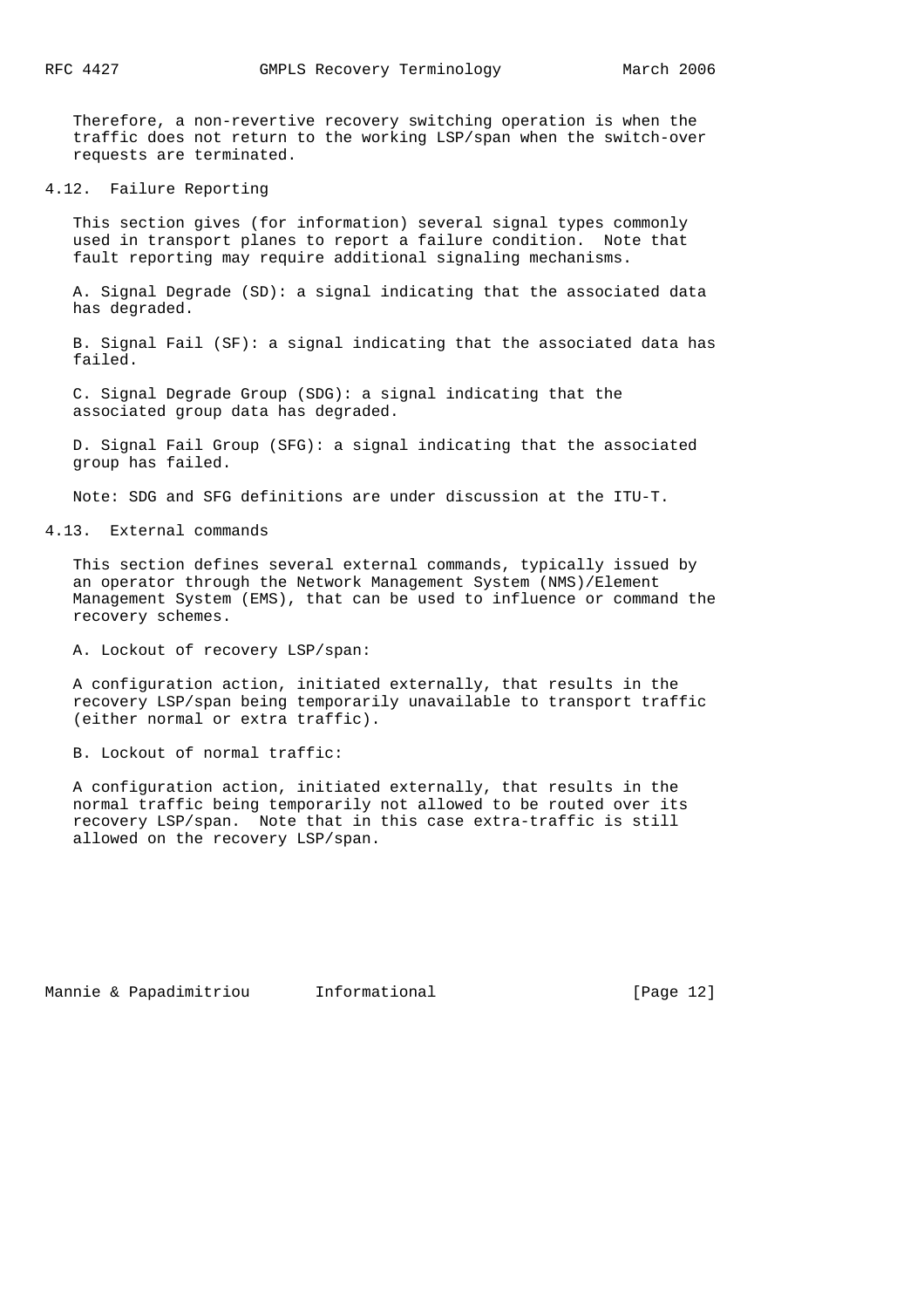C. Freeze:

 A configuration action, initiated externally, that prevents any switch-over action from being taken, and, as such, freezes the current state.

D. Forced switch-over for normal traffic:

 A switch-over action, initiated externally, that switches normal traffic to the recovery LSP/span, unless an equal or higher priority switch-over command is in effect.

E. Manual switch-over for normal traffic:

 A switch-over action, initiated externally, that switches normal traffic to the recovery LSP/span, unless a fault condition exists on other LSPs/spans (including the recovery LSP/span) or an equal or higher priority switch-over command is in effect.

F. Manual switch-over for recovery LSP/span:

 A switch-over action, initiated externally, that switches normal traffic to the working LSP/span, unless a fault condition exists on the working LSP/span or an equal or higher priority switch-over command is in effect.

G. Clear:

 An action, initiated externally, that clears the active external command.

4.14. Unidirectional versus Bi-Directional Recovery Switching

A. Unidirectional recovery switching:

 A recovery switching mode in which, for a unidirectional fault (i.e., a fault affecting only one direction of transmission), only the normal traffic transported in the affected direction (of the LSP or span) is switched to the recovery LSP/span.

B. Bi-directional recovery switching:

 A recovery switching mode in which, for a unidirectional fault, the normal traffic in both directions (of the LSP or span), including the affected direction and the unaffected direction, are switched to the recovery LSP/span.

Mannie & Papadimitriou informational [Page 13]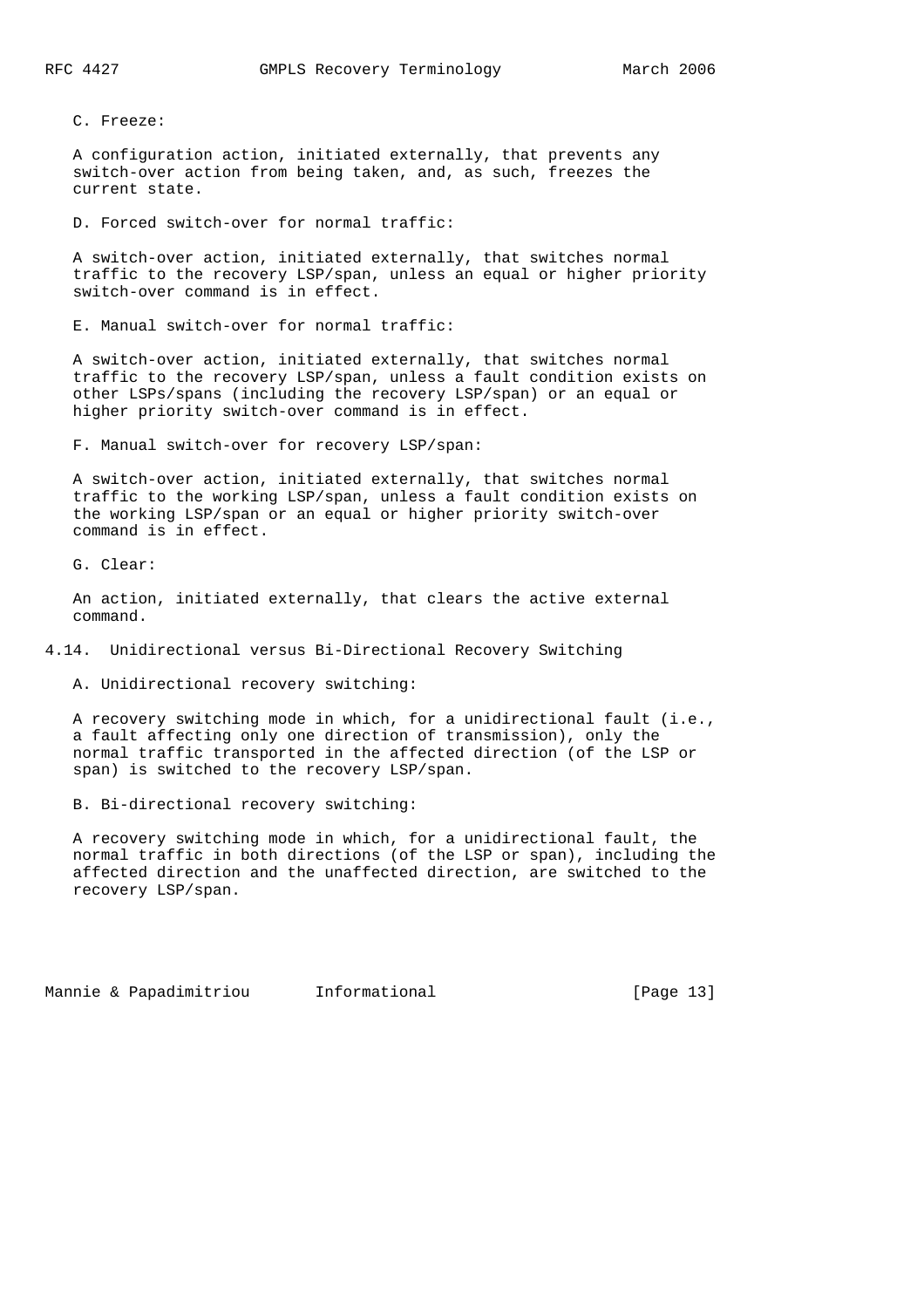## 4.15. Full versus Partial Span Recovery Switching

 Bulk LSP recovery is initiated upon reception of either span failure notification or bulk failure notification of the S LSPs carried by this span. In either case, the corresponding recovery switching actions are performed at the LSP level, such that the ratio between the number of recovery switching messages and the number of recovered LSP (in one given direction) is minimized. If this ratio equals 1, one refers to full span recovery; otherwise, if this ratio is greater than 1, one refers to partial span recovery.

A. Full Span Recovery

 All the S LSP carried over a given span are recovered under span failure condition. Full span recovery is also referred to as "bulk recovery".

B. Partial Span Recovery

 Only a subset s of the S LSP carried over a given span is recovered under span failure condition. Both selection criteria of the entities belonging to this subset, and the decision concerning the recovery of the remaining  $(S - s)$  LSP, are based on local policy.

4.16. Recovery Schemes Related Time and Durations

 This section gives several typical timing definitions that are of importance for recovery schemes.

A. Detection time:

 The time between the occurrence of the fault or degradation and its detection. Note that this is a rather theoretical time because, in practice, this is difficult to measure.

B. Correlation time:

 The time between the detection of the fault or degradation and the reporting of the signal fail or degrade. This time is typically used in correlating related failures or degradations.

C. Notification time:

 The time between the reporting of the signal fail or degrade and the reception of the indication of this event by the entities that decide on the recovery switching operation(s).

Mannie & Papadimitriou Informational [Page 14]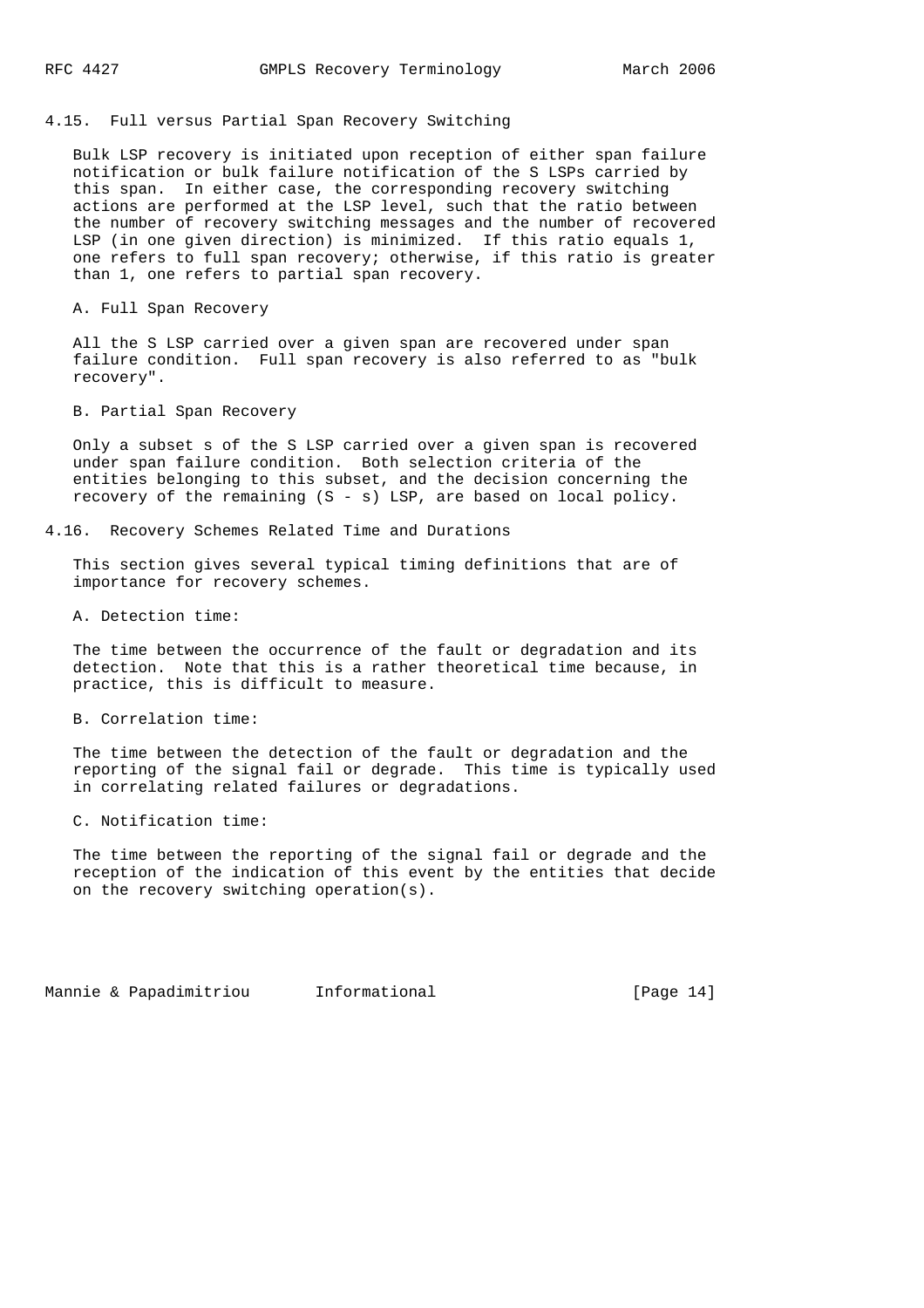D. Recovery Switching time:

 The time between the initialization of the recovery switching operation and the moment the normal traffic is selected from the recovery LSP/span.

E. Total Recovery time:

 The total recovery time is defined as the sum of the detection, the correlation, the notification, and the recovery switching time.

F. Wait To Restore time:

 A period of time that must elapse after a recovered fault before an LSP/span can be used again to transport the normal traffic and/or to select the normal traffic from.

 Note: the hold-off time is defined as the time between the reporting of signal fail or degrade, and the initialization of the recovery switching operation. This is useful when multiple layers of recovery are being used.

4.17. Impairment

 A defect or performance degradation, which may lead to SF or SD trigger.

4.18. Recovery Ratio

 The quotient of the actual recovery bandwidth divided by the traffic bandwidth that is intended to be protected.

4.19. Hitless Protection Switch-over

 Protection switch-over, which does not cause data loss, data duplication, data disorder, or bit errors upon recovery switching action.

4.20. Network Survivability

 The set of capabilities that allows a network to restore affected traffic in the event of a failure. The degree of survivability is determined by the network's capability to survive single and multiple failures.

Mannie & Papadimitriou Informational [Page 15]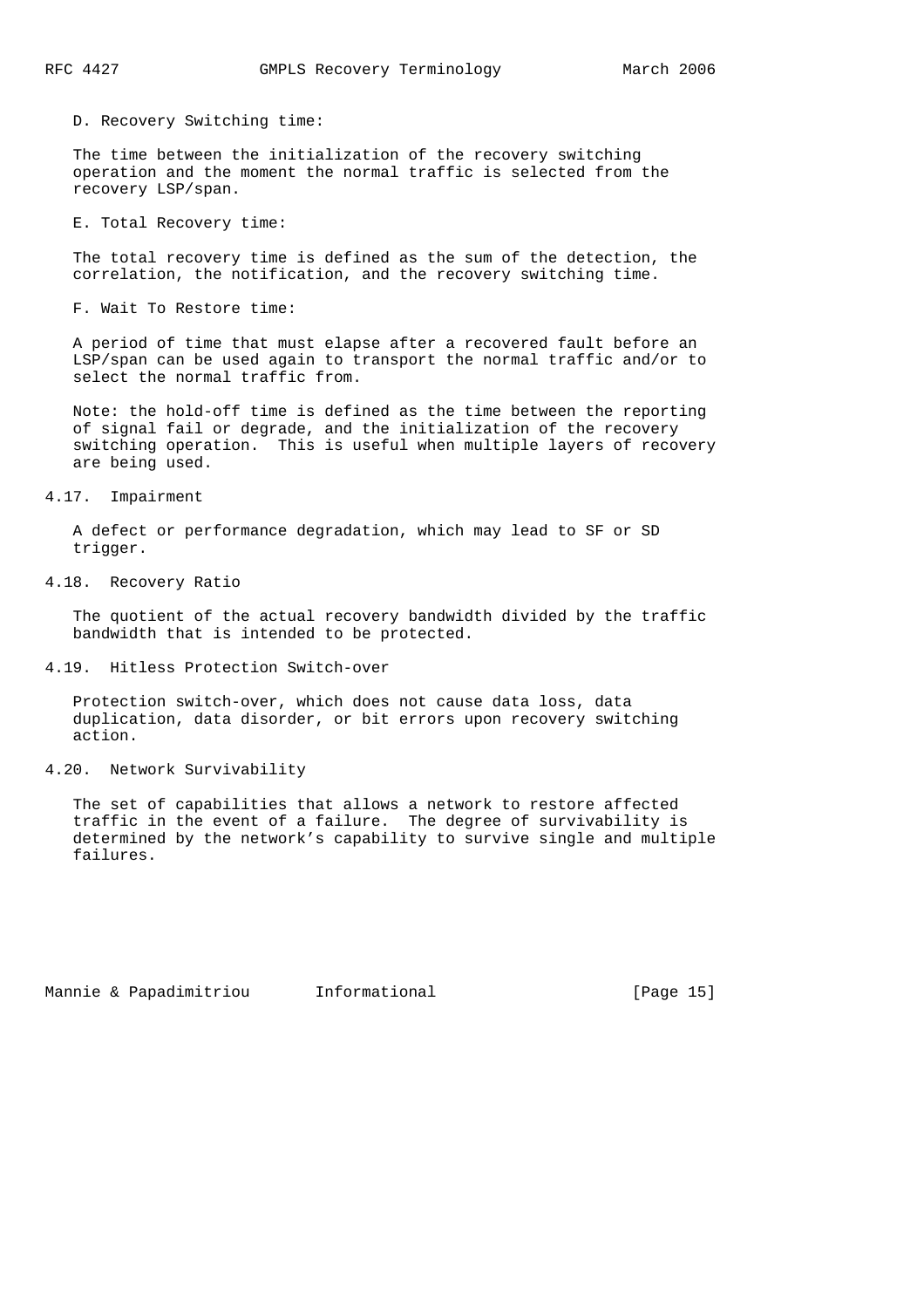## 4.21. Survivable Network

 A network that is capable of restoring traffic in the event of a failure.

4.22. Escalation

 A network survivability action caused by the impossibility of the survivability function in lower layers.

5. Recovery Phases

 It is commonly accepted that recovery implies that the following generic operations need to be performed when an LSP/span or a node failure occurs:

- Phase 1: Failure Detection

 The action of detecting the impairment (defect of performance degradation) as a defect condition and the consequential activation of SF or SD trigger to the control plane (through internal interface with the transport plane). Thus, failure detection (which should occur at the transport layer closest to the failure) is the only phase that cannot be achieved by the control plane alone.

- Phase 2: Failure Localization (and Isolation)

 Failure localization provides, to the deciding entity, information about the location (and thus the identity) of the transport plane entity that causes the LSP(s)/span(s) failure. The deciding entity can then make an accurate decision to achieve finer grained recovery switching action(s).

- Phase 3: Failure Notification

 Failure notification phase is used 1) to inform intermediate nodes that  $LSP(s)/span(s)$  failure has occurred and has been detected and 2) to inform the recovery deciding entities (which can correspond to any intermediate or end-point of the failed LSP/span) that the corresponding LSP/span is not available.

- Phase 4: Recovery (Protection or Restoration)

See Section 4.3.

- Phase 5: Reversion (Normalization)

See Section 4.11.

Mannie & Papadimitriou Informational [Page 16]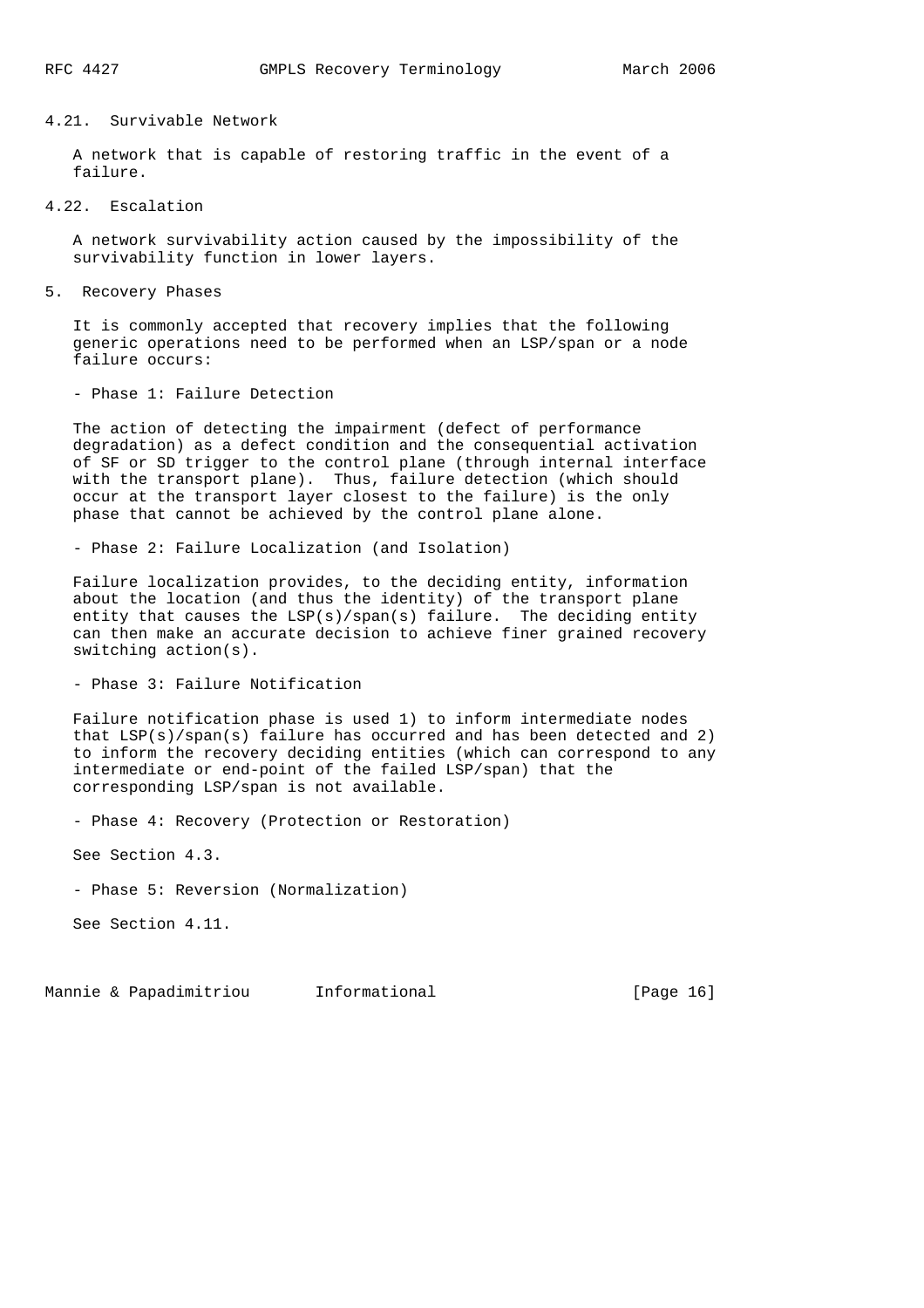The combination of Failure Detection and Failure Localization and Notification is referred to as Fault Management.

5.1. Entities Involved During Recovery

 The entities involved during the recovery operations can be defined as follows; these entities are parts of ingress, egress, and intermediate nodes, as defined previously:

A. Detecting Entity (Failure Detection):

 An entity that detects a failure or group of failures; thus providing a non-correlated list of failures.

B. Reporting Entity (Failure Correlation and Notification):

 An entity that can make an intelligent decision on fault correlation and report the failure to the deciding entity. Fault reporting can be automatically performed by the deciding entity detecting the failure.

C. Deciding Entity (part of the failure recovery decision process):

 An entity that makes the recovery decision or selects the recovery resources. This entity communicates the decision to the impacted LSPs/spans with the recovery actions to be performed.

 D. Recovering Entity (part of the failure recovery activation process):

An entity that participates in the recovery of the LSPs/spans.

 The process of moving failed LSPs from a failed (working) span to a protection span must be initiated by one of the nodes that terminates the span, e.g., A or B. The deciding (and recovering) entity is referred to as the "master", while the other node is called the "slave" and corresponds to a recovering only entity.

 Note: The determination of the master and the slave may be based on configured information or protocol-specific requirements.

6. Protection Schemes

 This section clarifies the multiple possible protection schemes and the specific terminology for the protection.

Mannie & Papadimitriou informational [Page 17]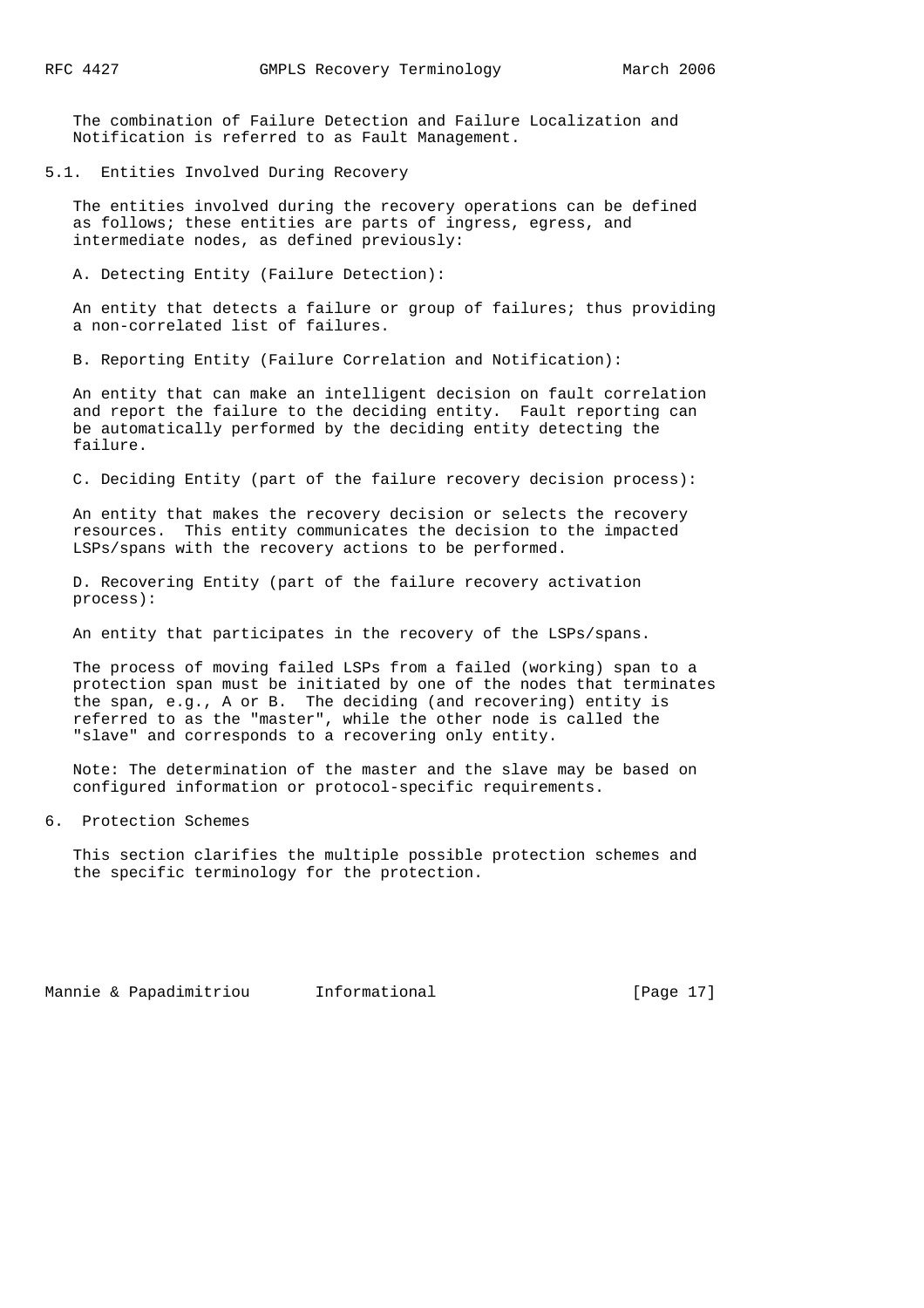## 6.1. 1+1 Protection

 1+1 protection has one working LSP/span, one protection LSP/span, and a permanent bridge. At the ingress node, the normal traffic is permanently bridged to both the working and protection LSP/span. At the egress node, the normal traffic is selected from the better of the two LSPs/spans.

 Due to the permanent bridging, the 1+1 protection does not allow an unprotected extra traffic signal to be provided.

# $6.2.$  1:N (N >= 1) Protection

 1:N protection has N working LSPs/spans that carry normal traffic and 1 protection LSP/span that may carry extra-traffic.

 At the ingress, the normal traffic is either permanently connected to its working LSP/span and may be connected to the protection LSP/span (case of broadcast bridge), or is connected to either its working LSP/span or the protection LSP/span (case of selector bridge). At the egress node, the normal traffic is selected from either its working or protection LSP/span.

 Unprotected extra traffic can be transported over the protection LSP/span whenever the protection LSP/span is not used to carry a normal traffic.

# 6.3. M:N (M, N > 1, N >= M) Protection

 M:N protection has N working LSPs/spans carrying normal traffic and M protection LSP/span that may carry extra-traffic.

 At the ingress, the normal traffic is either permanently connected to its working LSP/span and may be connected to one of the protection LSPs/spans (case of broadcast bridge), or is connected to either its working LSP/span or one of the protection LSPs/spans (case of selector bridge). At the egress node, the normal traffic is selected from either its working or one of the protection LSP/span.

 Unprotected extra traffic can be transported over the M protection LSP/span whenever the protection LSPs/spans is not used to carry a normal traffic.

Mannie & Papadimitriou Informational [Page 18]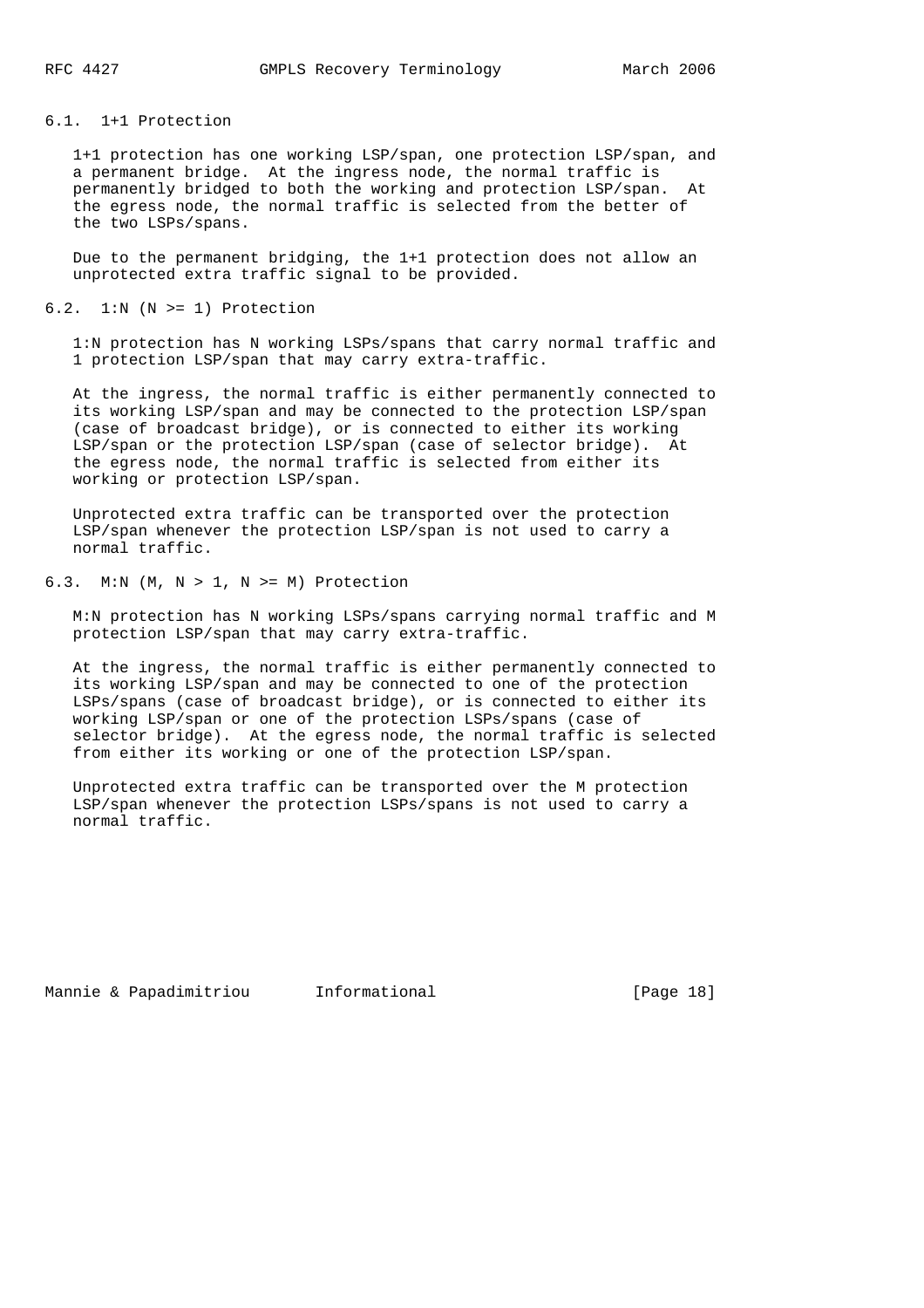## 6.4. Notes on Protection Schemes

 All protection types are either uni- or bi-directional; obviously, the latter applies only to bi-directional LSPs/spans and requires coordination between the ingress and egress node during protection switching.

 All protection types except 1+1 unidirectional protection switching require a communication channel between the ingress and the egress node.

 In the GMPLS context, span protection refers to the full or partial span recovery of the LSPs carried over that span (see Section 4.15).

## 7. Restoration Schemes

 This section clarifies the multiple possible restoration schemes and the specific terminology for the restoration.

## 7.1. Pre-Planned LSP Restoration

 Also referred to as pre-planned LSP re-routing. Before failure detection and/or notification, one or more restoration LSPs are instantiated between the same ingress-egress node pair as the working LSP. Note that the restoration resources must be pre-computed, must be signaled, and may be selected a priori, but may not cross connected. Thus, the restoration LSP is not able to carry any extra-traffic.

 The complete establishment of the restoration LSP (i.e., activation) occurs only after failure detection and/or notification of the working LSP and requires some additional restoration signaling. Therefore, this mechanism protects against working LSP failure(s) but requires activation of the restoration LSP after failure occurrence. After the ingress node has activated the restoration LSP, the latter can carry the normal traffic.

 Note: when each working LSP is recoverable by exactly one restoration LSP, one refers also to 1:1 (pre-planned) re-routing without extra traffic.

## 7.1.1. Shared-Mesh Restoration

 "Shared-mesh" restoration is defined as a particular case of pre planned LSP re-routing that reduces the restoration resource requirements by allowing multiple restoration LSPs (initiated from distinct ingress nodes) to share common resources (including links and nodes.)

Mannie & Papadimitriou Informational [Page 19]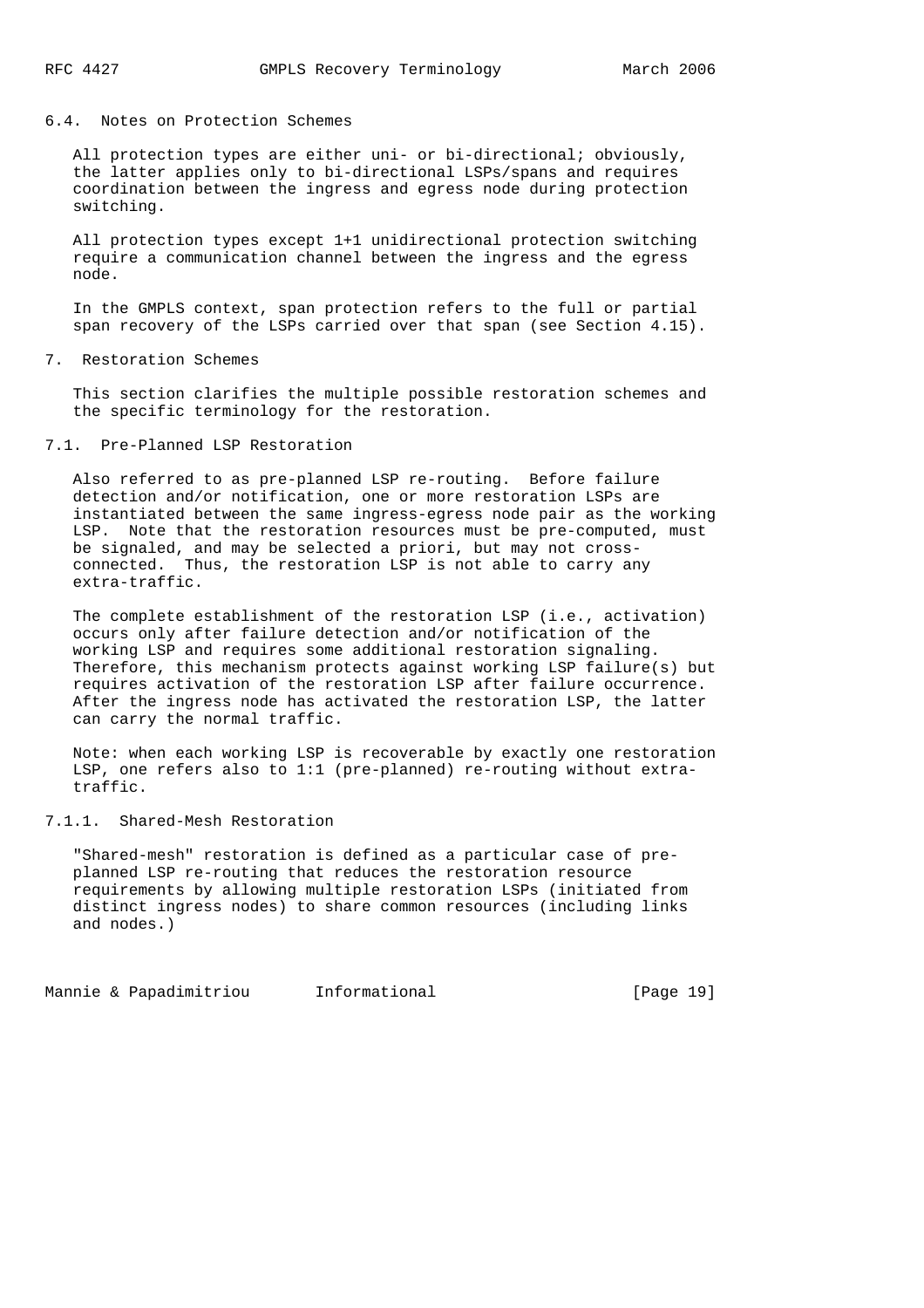# 7.2. LSP Restoration

 Also referred to as LSP re-routing. The ingress node switches the normal traffic to an alternate LSP that is signaled and fully established (i.e., cross-connected) after failure detection and/or notification. The alternate LSP path may be computed after failure detection and/or notification. In this case, one also refers to "Full LSP Re-routing."

 The alternate LSP is signaled from the ingress node and may reuse the intermediate node's resources of the working LSP under failure condition (and may also include additional intermediate nodes.)

7.2.1. Hard LSP Restoration

 Also referred to as hard LSP re-routing. A re-routing operation where the LSP is released before the full establishment of an alternate LSP (i.e., break-before-make).

7.2.2. Soft LSP Restoration

 Also referred to as soft LSP re-routing. A re-routing operation where the LSP is released after the full establishment of an alternate LSP (i.e., make-before-break).

8. Security Considerations

Security considerations are detailed in [RFC4428] and [RFC4426].

- 9. References
- 9.1. Normative References

 [RFC2119] Bradner, S., "Key words for use in RFCs to Indicate Requirement Levels", BCP 14, RFC 2119, March 1997.

- 9.2. Informative References
	- [RFC3386] Lai, W. and D. McDysan, "Network Hierarchy and Multilayer Survivability", RFC 3386, November 2002.
	- [RFC3945] Mannie, E., "Generalized Multi-Protocol Label Switching (GMPLS) Architecture", RFC 3945, October 2004.
	- [RFC4426] Lang, J., Rajagopalan B., and D.Papadimitriou, Editors, "Generalized Multiprotocol Label Switching (GMPLS) Recovery Functional Specification", RFC 4426, March 2006.

Mannie & Papadimitriou Informational [Page 20]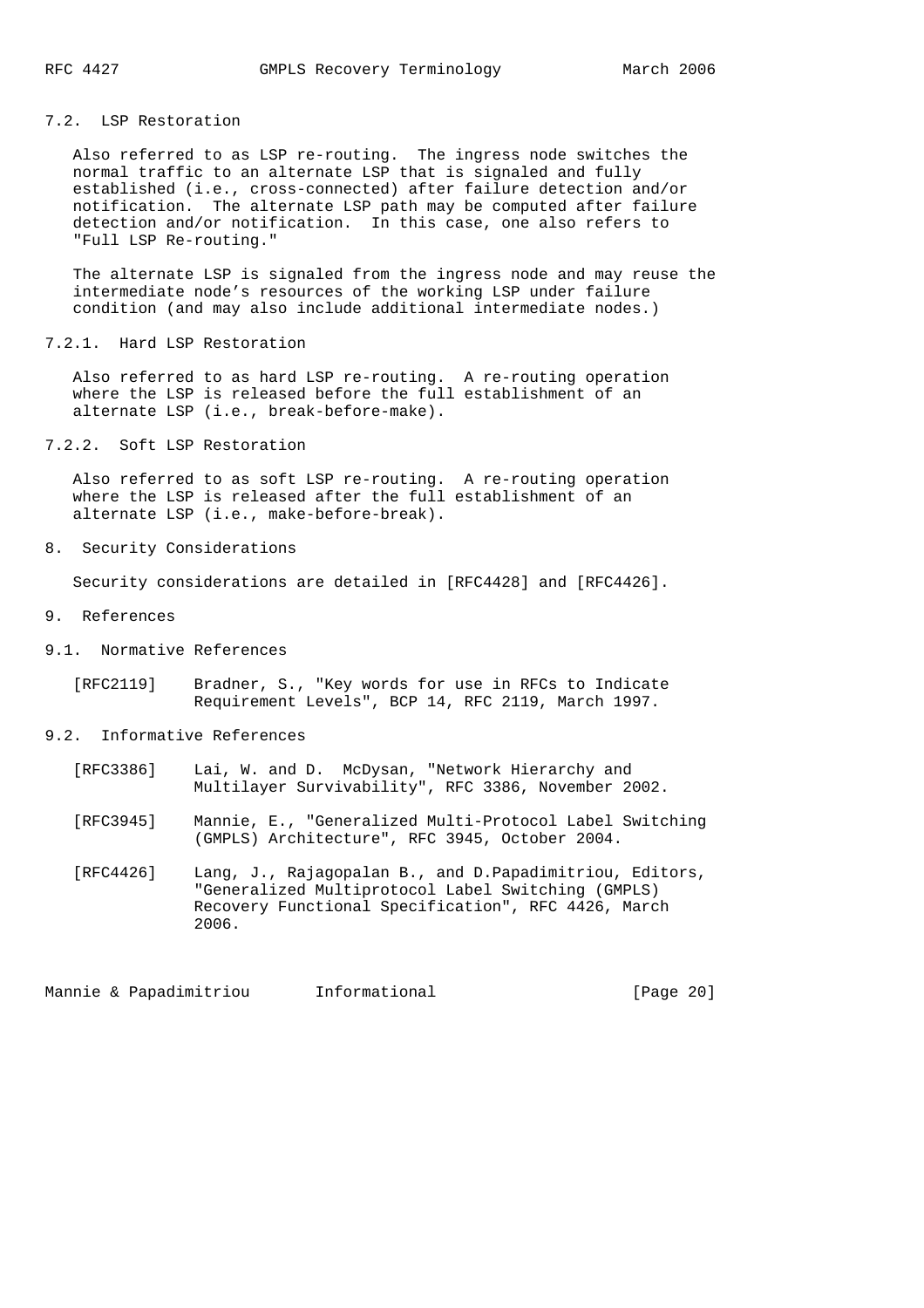[RFC4428] Papadimitriou D. and E.Mannie, Editors, "Analysis of Generalized Multi-Protocol Label Switching (GMPLS)-based Recovery Mechanisms (including Protection and Restoration)", RFC 4428, March 2006.

 For information on the availability of the following documents, please see http://www.itu.int

- [G.808.1] ITU-T, "Generic Protection Switching Linear trail and subnetwork protection," Recommendation G.808.1, December 2003.
- [G.841] ITU-T, "Types and Characteristics of SDH Network Protection Architectures," Recommendation G.841, October 1998.
- 10. Acknowledgements

 Many thanks to Adrian Farrel for having thoroughly review this document.

Editors' Addresses

 Eric Mannie Perceval Rue Tenbosch, 9 1000 Brussels Belgium

 Phone: +32-2-6409194 EMail: eric.mannie@perceval.net

 Dimitri Papadimitriou Alcatel Francis Wellesplein, 1 B-2018 Antwerpen, Belgium

 Phone: +32 3 240-8491 EMail: dimitri.papadimitriou@alcatel.be

Mannie & Papadimitriou Informational [Page 21]